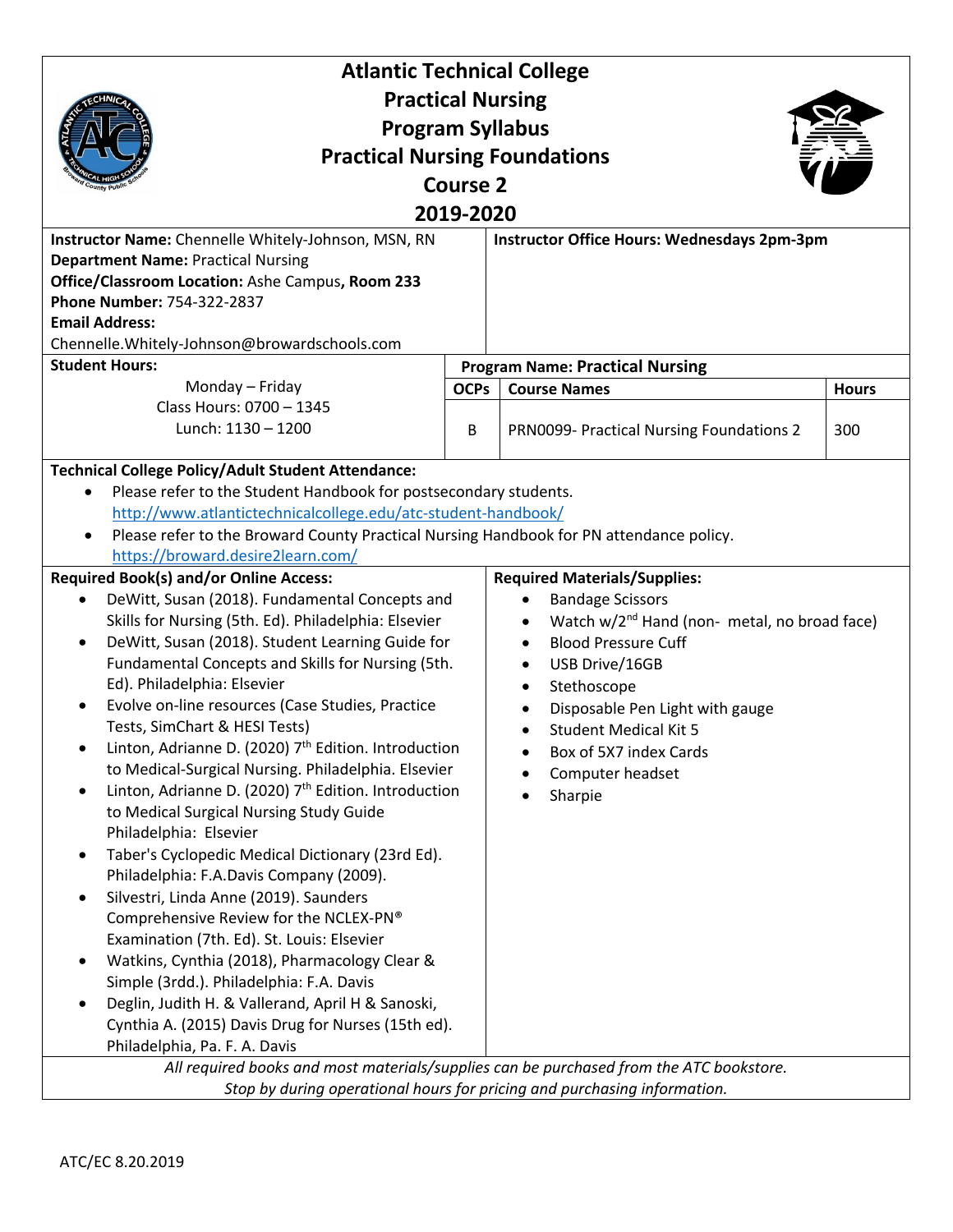| <b>Grading System:</b>                                                                               | <b>Additional Program Specific Grading Information:</b>                                                       |  |  |
|------------------------------------------------------------------------------------------------------|---------------------------------------------------------------------------------------------------------------|--|--|
| <b>Grading Criteria for Course 2: Theory and Clinical</b>                                            | Please see PN handbook posted on                                                                              |  |  |
| The student is required to pass each theory                                                          | https://broward.desire2learn.com/                                                                             |  |  |
| course/component with a 70% or higher in order to                                                    |                                                                                                               |  |  |
| progress to course 3. Grades are not rounded, only the                                               |                                                                                                               |  |  |
| whole number is counted (i.e. 69.9% is 69%, not 70%).                                                |                                                                                                               |  |  |
| Human Growth & Development<br>$\bullet$                                                              |                                                                                                               |  |  |
| <b>Nursing Skills &amp; Procedures</b><br>$\bullet$                                                  |                                                                                                               |  |  |
| Pharmacology<br>$\bullet$                                                                            |                                                                                                               |  |  |
| <b>Mental Health</b><br>$\bullet$                                                                    |                                                                                                               |  |  |
| <b>Community Health Awareness</b>                                                                    |                                                                                                               |  |  |
| The student is required to pass each theory unit in course                                           |                                                                                                               |  |  |
| 2 in order to progress to course 3. There is no HESI grade                                           |                                                                                                               |  |  |
| forgiveness in this course.                                                                          |                                                                                                               |  |  |
| Online Course Grading Policy: Program is not offered online at Atlantic Technical College.           |                                                                                                               |  |  |
| <b>View Your Grades:</b>                                                                             |                                                                                                               |  |  |
| Grades can be viewed online by following the directions below:                                       |                                                                                                               |  |  |
| Go to https://browardfocus.com (access FOCUS using Chrome, Firefox or Safari)<br>1.                  |                                                                                                               |  |  |
| Student ID which is on your student schedule.<br>2.                                                  |                                                                                                               |  |  |
| Passcode: Student's date of birth formatted as YYYYMMDD.<br>3.                                       |                                                                                                               |  |  |
| Four digits for the year, two digits for the month and two digits for the day.                       |                                                                                                               |  |  |
| <b>Classroom/Lab Rules:</b>                                                                          |                                                                                                               |  |  |
| Please see classroom/clinical/lab rules posted on Desire2Learn at: https://broward.desire2learn.com/ |                                                                                                               |  |  |
| <b>Industry Certification &amp; State Credential Exam Cost:</b>                                      | <b>Outstanding Student Recognition Information:</b>                                                           |  |  |
| Practical Nursing NCLEX exam, upon passing this industry                                             | A gold seal will be applied to a Program Completion                                                           |  |  |
| credential the student will become Licensed Practical Nurse.                                         | Certificate or an Applied Technology Diploma if the<br>student has earned a 3.5 GPA or higher in their Career |  |  |
| \$200.00 PearsonVue Testing Fee<br>$\bullet$                                                         | and Technical Education (CTE) classes.                                                                        |  |  |
| \$85.00 - \$98.00 Live Scan (background) Fee -<br>$\bullet$                                          |                                                                                                               |  |  |
| dependent upon facility                                                                              |                                                                                                               |  |  |
| \$110.00 State of Florida Medical Quality Assurance                                                  |                                                                                                               |  |  |
| Services Fee                                                                                         |                                                                                                               |  |  |
| Estimated Total \$400.00 (prices are subject to change)                                              |                                                                                                               |  |  |
| You may qualify for certification reimbursement of your exam                                         |                                                                                                               |  |  |
| cost(s) upon passing. Credential fees are subject to change.                                         |                                                                                                               |  |  |

## **Program Name: Practical Nursing**

**Course Number:** PRN0099 **Course Name:** Practical Nursing Foundations 2

## **Occupational Completion Point:** B

**Intended Outcomes:** (From FL DOE Curriculum Framework)

Students will be able to:

- Describe human growth and development across the lifespan.
- Demonstrate the performance of nursing procedures (which can be accomplished through a combination of simulation, laboratory, and clinical settings in accordance with F.S. 464.019.
- Demonstrate how to administer medication (which can be accomplished through a combination of simulation, laboratory, and clinical setting in accordance with F.S. 464.019.